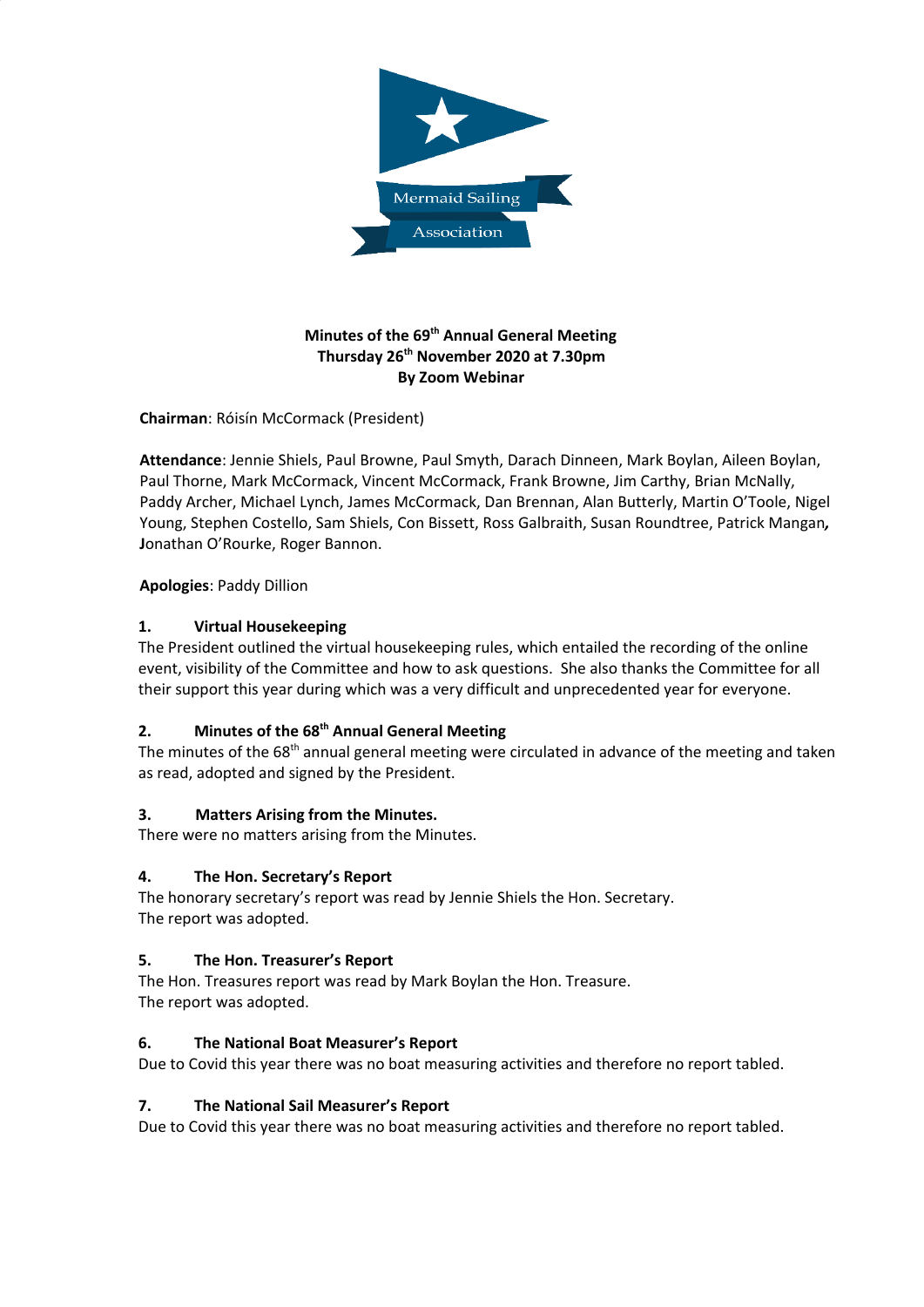# **8. Election of Officers**

It was agreed that all Committee members would be reappointed for another year. The only replacement would be the National Sail Measurer role as Paddy Dillion is stepping down. The Committee wished to thank Paddy for his support over the last number of years.

| President                     | Róisín McCormack                                              |
|-------------------------------|---------------------------------------------------------------|
| Captain                       | Paul Browne                                                   |
| Vice-Captain                  | Darrach Dinneen                                               |
| <b>Hon Secretary</b>          | Jennie Shiels                                                 |
| Hon Treasurer                 | Mark Boylan                                                   |
| <b>National Boat Measurer</b> | Darragh McCormack                                             |
| <b>National Sail Measurer</b> | Paul Thorne (proposed to replace P Dillion)                   |
| <b>Class Representatives</b>  | Dun Laoghaire: Paul Smith, Foynes: Mark McCormack, Rush: Alan |
|                               | Butterly proposed TBC with RSC, Skerries: Aileen Boylan       |

It was agreed to appoint Paul Thorne as the National Sail Measurer. Therefore a replacement Class Representative in Rush Sailing Club would be sought.

### **9. Appointment of Honorary Auditor**

It was agreed that this will be reviewed by the Committee and a new Honorary Auditor appointed.

### **10. Championship 2021 & 2022**

As the 2020 National Championships were postponed this year due to Covid, it was agreed that they would be held in Tralee Bay Sailing Club, Fenit in August 2021. A note of thanks to the Commodore, Liam Lynch for all his work this year trying to facilitate the championships and proposed regatta that subsequently had to be cancelled.

It was advised that we have received two offers to host the Championships in 2022, one from Foynes Yacht Club and the other is from Sligo Yacht Club. Mark McCormack advised that Foynes will be celebrating their 60<sup>th</sup> Anniversary in 2022 and wanted to mark the occasion by hosting the Championships. An online poll took place at the meeting to seek an early indication on which venue might be favoured by the members. 18 people participated in the online survey and 61% of the participants favoured Foynes. The MSA Committee will review this at their next meeting and follow up with both venues as well as other possible venues before making a final decision on the venue for 2022.

The draft calendar of events for 2021 is available on the website, there are still some events to be confirmed. It was highlighted by Sam Shiels that Skerries would benefit greatly if they could hold the Leinsters next year or in 2022. It was agreed to review the current plan to have the Leinsters in Lough Ree Yacht Club in June and consider holding the Munsters there instead. It was also highlighted that Foynes have traditionally held the Munsters over the last number of years and a review of this should also take place.

### **11. Heritage Project**

As advised in the Hon. Secretaries report the first ever Mermaid built "Amy" number 1 has been acquired by the MSA. This was thanks to a number of people, Dr Frank Keane the original owner of the boat, Paul & Frank Browne who went to see the boat and meet with Dr Keane as well as Dan Brennan who bought the boat on behalf of the Committee. Dan also organised the exhibition space and storage of the boat in Dublin Port Heritage Centre.